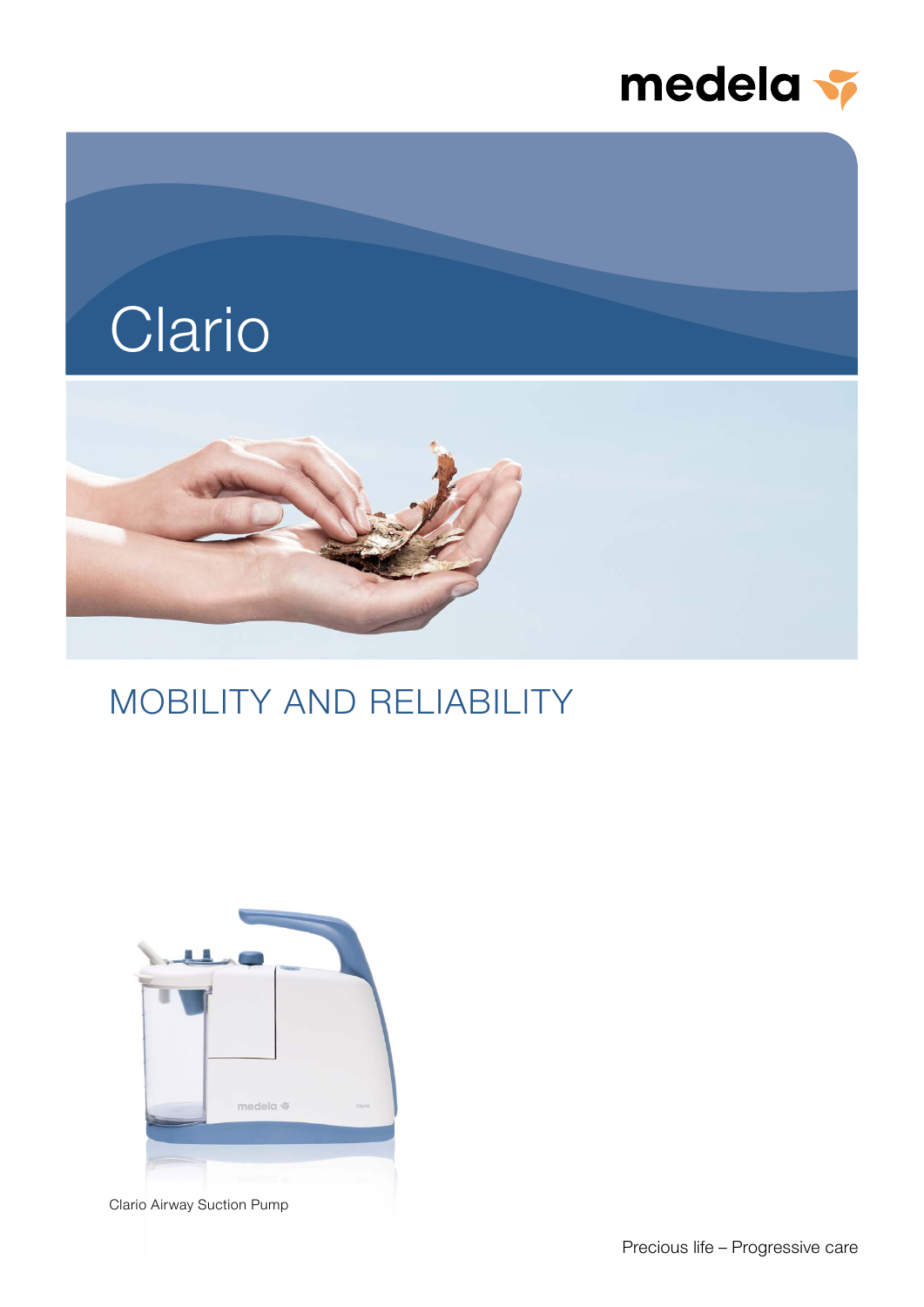# Clario Easy to use and highly mobile suction

Home healthcare teams and patients in need of airway suctioning appreciate the Clario suction pump because of its clever engineering and smart design.

Clario's modular design consists of 3 main parts for easy, uncomplicated assembly:

- Drive unit
- Canister
- SafetyChamber

Clario has 3 preset vacuum levels that make handling easy. Clario is very hygienic as no secretions can enter the pump, making routine cleaning simple. Clario is quickly ready for the next user.

Clario's lightweight design means it can be taken everywhere. Clario is available in a battery-operated version for even more mobility.



- $\alpha$  Floater prevents an overflow
- b Plugs for safe transport
- $(c)$  0.5 L canister
- d Vacuum regulator
- e SafetyChamber
- $f$  LED for battery status
- <sup>g</sup> Carrying handle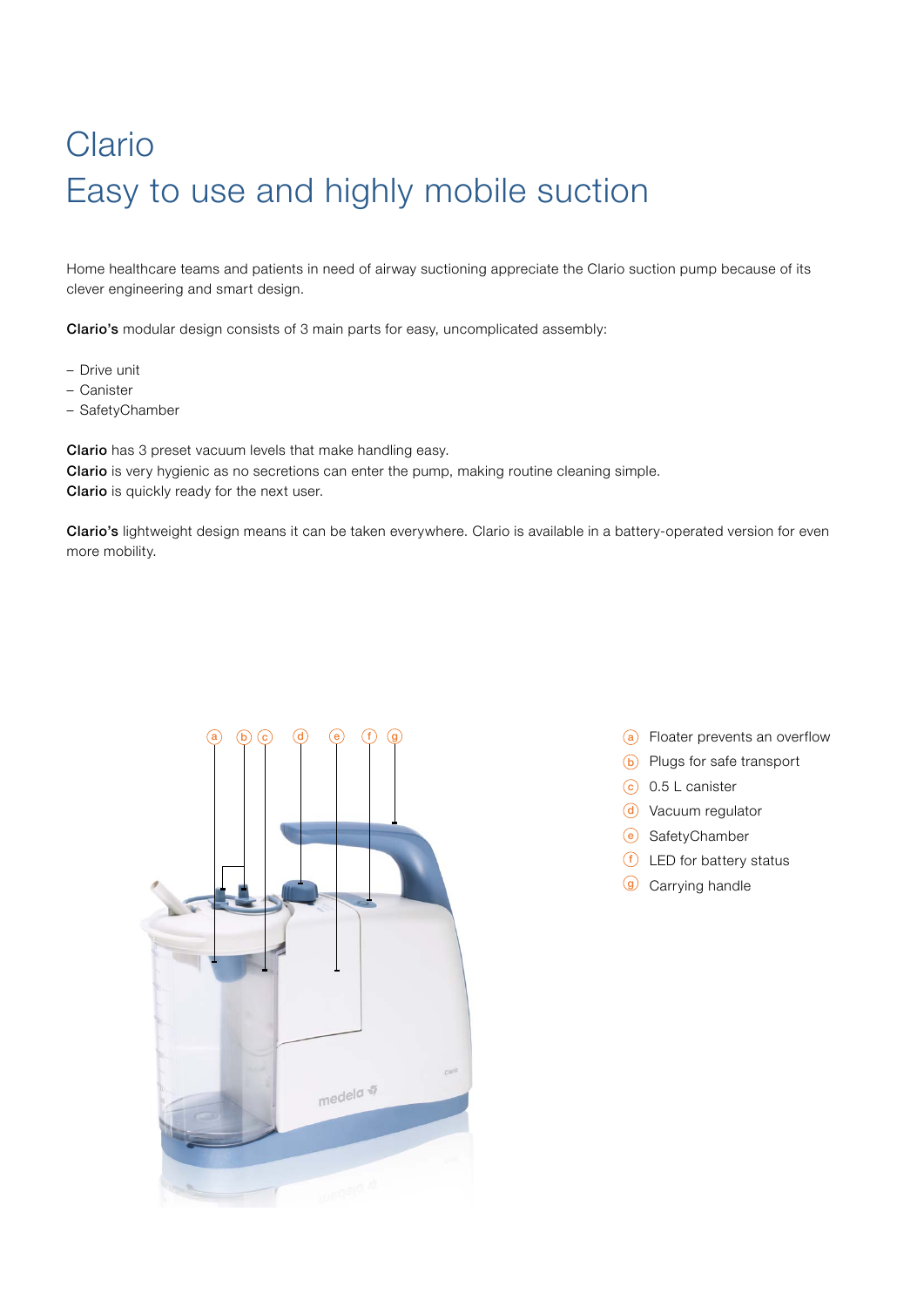#### High mobility combined with high reliability

Clario combines clever engineering with smart design and ease of use. It consists of 3 components only, all of which can be clicked together in an instant. The tubing required for suctioning is conveniently attached to the canister lid. Clario offers 3 easy-to-set, easy-to-explain vacuum settings. An LED display on the AC/DC version indicates when battery should be charged. All these features are presented in an appealingly non-medical, discreet design and at a surprisingly low noise level.



Clario has a threefold hygienic design. The floater prevents an overflow. The SafetyChamber will collect secretions if the floater was forgotten. Finally, the membrane prevents any secretions from entering the pump. These measures ensure that there is no overflow into the mechanical parts of the pump. There is no need to open the device for cleaning and no filters are required. The pump is very easy to clean to help prevent cross-contamination amongst patients.

#### Compact and portable

Clario offers more freedom for the user. The battery-operated version, weighing only 2 kg, features a rechargeable battery that allows for more than 50 minutes of suction time. The optional carrying bag for the Clario and its components makes it discreet and convenient to transport.

#### Fast Facts

- Medela offers healthcare professionals 50 years of experience in medical vacuum technology.
- Our swiss development and manufacturing process yields mechanical precision to guarantee excellent performance.
- Clario is appreciated in the homecare setting for reliability and ease of use.
- Clario offers modern yet timeless design. It does not look like a typical medical device.
- Clario is highly recommended by Home Healthcare Teams.
- Clario needs little time and effort for cleaning.
- Clario's threefold hygienic design helps eliminate cross-contamination.
- Clario increases mobility, thus improving the quality of life.
- 2 years warranty on device.

Delivering excellence for over 50 years with

comprehensive, high quality Swiss medical vacuum systems.

Easy to clean

Easy to use



Easy to transport

Clario